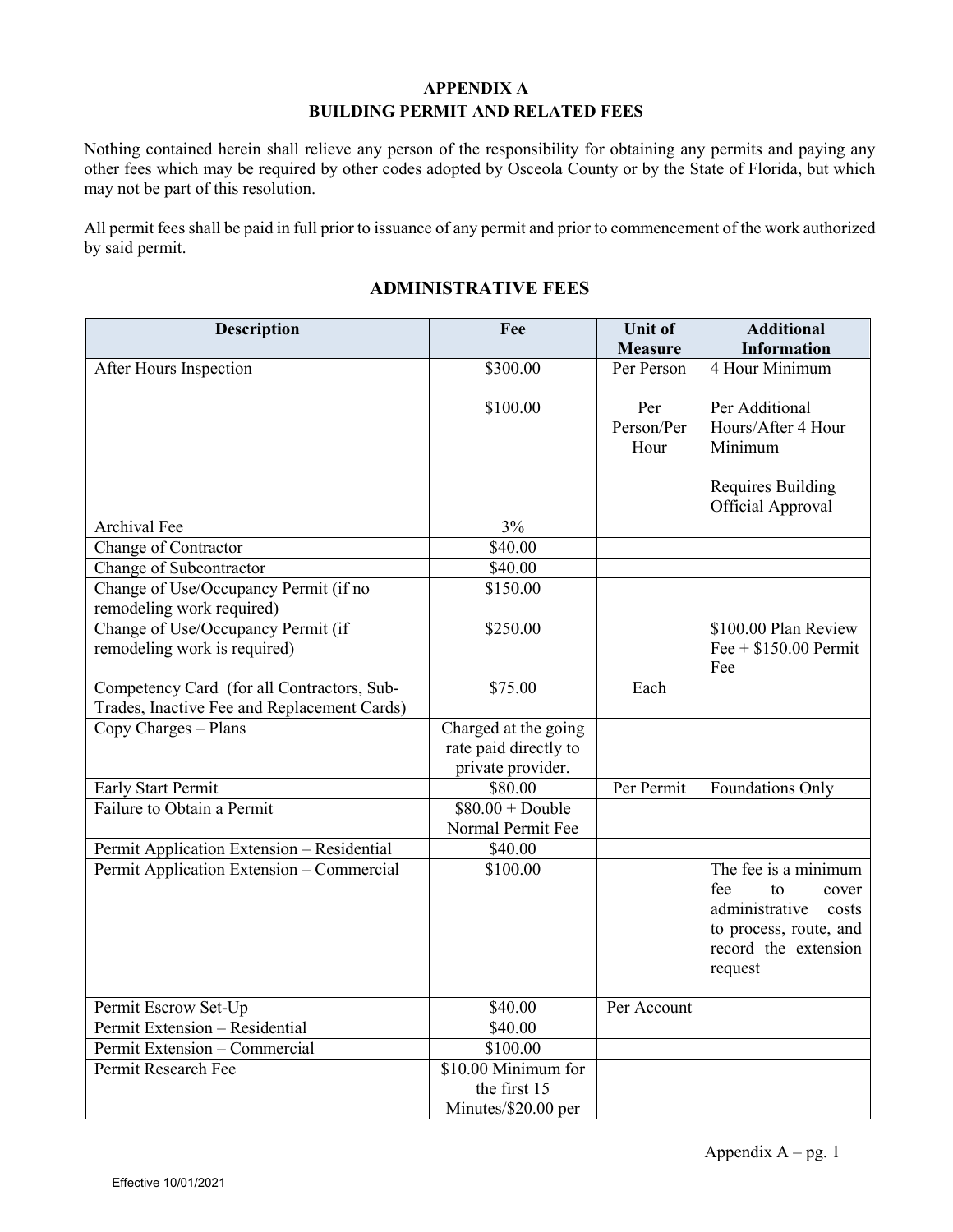| <b>Description</b>                             | Fee                  | <b>Unit of</b> | <b>Additional</b>       |
|------------------------------------------------|----------------------|----------------|-------------------------|
|                                                |                      | <b>Measure</b> | <b>Information</b>      |
|                                                | hour above and       |                |                         |
|                                                | beyond the first 15  |                |                         |
|                                                | Minutes              |                |                         |
| <b>Plan Revisions</b>                          | \$16.00              | Per Page       | (Includes 1 set of      |
|                                                |                      |                | revisions to address    |
|                                                |                      |                | initial plan review     |
|                                                |                      |                | comments)               |
| Preliminary Plan Reviews                       | \$8.00 Per           |                |                         |
|                                                | Page/\$160.00        |                |                         |
|                                                | Minimum              |                |                         |
| Re-inspection Fee                              | \$100.00             |                |                         |
| Replacement of an Expired Permit/Re-open       | \$150.00             |                | As per FS 553.79        |
| Substantially Completed Expired Permit/        |                      |                | $(15)(a)$ , (b) and (c) |
| Safety Inspection to Administratively Close an |                      |                |                         |
| Expired Permit more than six (6) years old     |                      |                | Replacement of a        |
|                                                |                      |                | permit is a new         |
|                                                |                      |                | permit                  |
| Research with Written Response                 | \$100.00             | Each           |                         |
| State of Florida Permit Surcharge Fee          | 2.5% of Permit and   | Per Permit     | FS 468.631 (BCAIB)      |
|                                                | Plan Review Fee or a |                | and FS 553.721          |
|                                                | Minimum of \$4.00    |                | (DBPR) (Pass            |
|                                                |                      |                | through fee for State)  |
| <b>Technology Fee</b>                          | 3%                   |                |                         |

**Archival Fee** – Shall be charged the above rate on all Building Permit fees excluding plumbing, electrical, mechanical, roofing, and gas permits where a main Building Permit has been issued. The purpose of this fee is to offset the costs associated to the State of Florida mandated Records Retention and Records Management requirements. On large projects, exceeding \$1,000,000.00 in contract costs, the amount of this fee will be determined on a case by case basis. On Master Filed Multifamily or Commercial projects this fee may also be negotiated.

**Change in Contractor** – Requests shall be made on a "Notice of Contractor Change" form as provided by the Osceola County Building Department. All requirements of that form shall be met and the above fee shall be charged.

**Change in Subcontractor** – Requests shall be made on a "Notice of Subcontractor Change" form as provided by the Osceola County Building Department. All requirements of that form shall be met and the above fee shall be charged.

**Change of Use/Occupancy Permit** – Required for any Commercial Occupancy where the owner, tenant or use of that building or unit is changed. This permit is required to be produced to the Tax Collector's Office at the time of Business Tax Receipt Application. The permit holder will need to call for a general inspection of the premises. Any work to be done to modify or to make the repairs to the building, necessary as a result of the general inspection, shall be permitted separately. No occupancy of the building will be allowed until all violations are corrected and a new Certificate of Occupancy has been issued.

**Expired Permits** – For all permit types, a fee shall be charged when an expired permit is requested to be re-opened, replaced or closed in order for it to be inspected and/or closed out. All fees shall be paid in full prior to scheduling the final inspection, prior to permanent power release, and prior to the issuance of a Certificate of Occupancy.

**Failure to Obtain a Permit** – Failure to obtain a permit prior to commencement of work will result in the above penalty.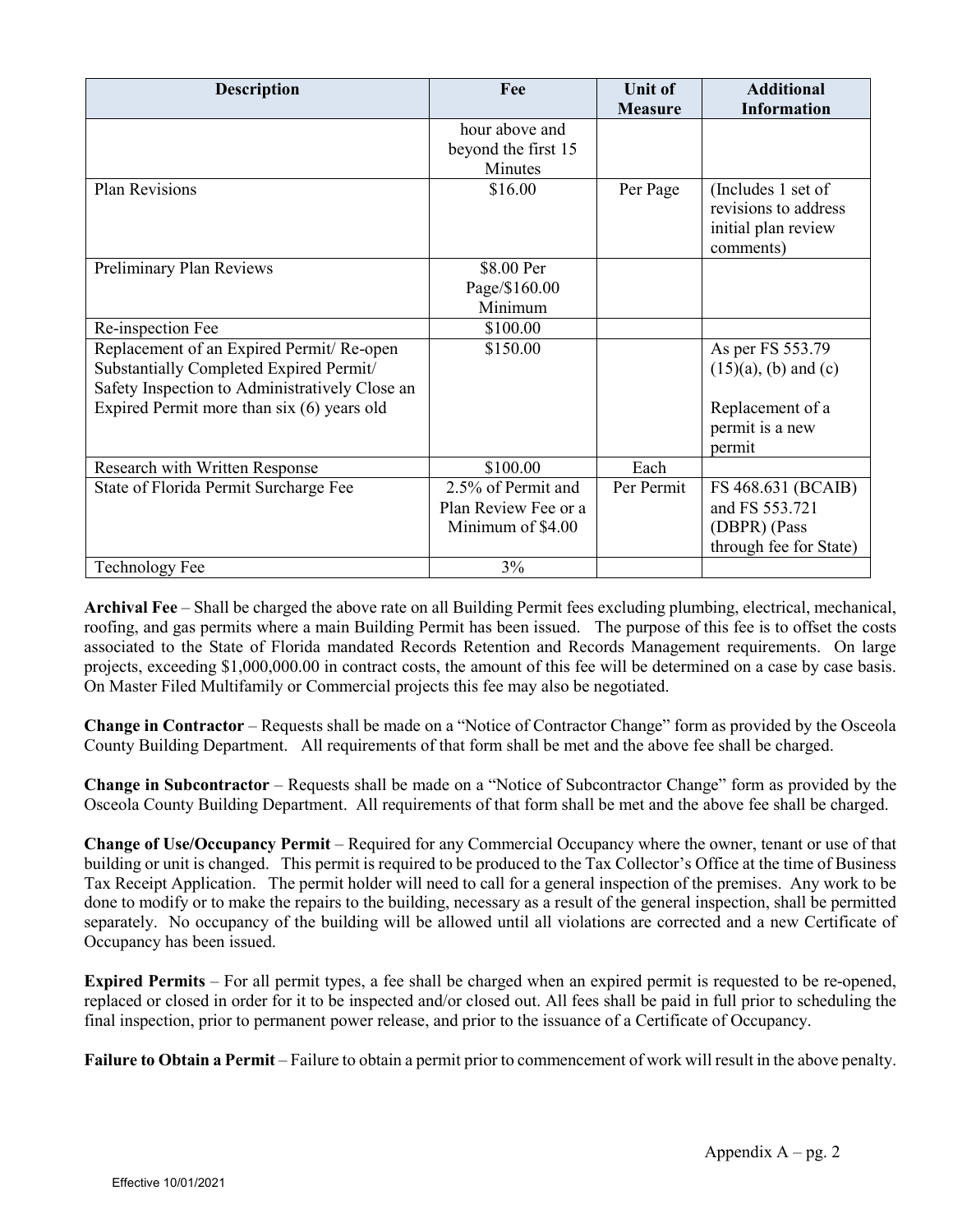**Permit Application Extensions** – Shall be requested in writing on a "Permit Application Extension" form provided by the Osceola County Building Department with justifiable cause given (see note in "Permit Extensions") and signed by the contractor. Extensions shall be made prior to the expiration of the application, which is six (6) months from the date of application and shall be limited to two (2) 90-day extensions.

**Permit Extensions** – Shall be requested in writing on a "Permit Extension Request" form provided by the Osceola County Building Department with justifiable cause of the extension given and signed by the contractor. (Note: The simple desire to delay the progress of the project is not considered justifiable.) Extensions shall be made prior to the expiration of the permit and shall be limited to two (2) 90-day extensions. Permits are valid for a period of one (1) year, provided and inspection is passed within the first six (6) months and there is no lapse between inspections of more than  $six(6)$  months.

**Permit Fee** – A minimum permit fee will apply to all permits unless otherwise noted.

**Permit Research Fee** – Payable at the time of request and is not refundable.

**Plan Review Fees** – Are paid at the time of submittal and are non-refundable.

**Plan Revisions** – The initial review fee includes one set of revisions to address initial plan review comments. All subsequent revisions and all those submitted after permit issuance will be charged at the above rate.

**Refunds** – Written request is required in order to obtain a refund. Refunds will not be granted on permits of less than \$100.00, unless the permit was issued in error by the County. Refund requests shall be made on a "Permit Refund Request" form, as provided by Osceola County, with the original permit and plans attached, signed by both the owner and the contractor, and notarized. Refunds will only be considered if requested within 30 days of the issue date of the permit and provided construction has not begun and no inspections have been made by the Building Department. Refund amounts are limited to 75% of the original permit fee in excess of \$100.00. Refer to individual departments for refunds on Development Review, Fire, Planning and Zoning.

**Re-inspection Fees** – The first inspection is included in the permit cost. For all types of permits, a fee shall be charged for re-inspections made as a result of work being rejected due to failure to meet the applicable code requirements. All re-inspection fees shall be paid in full prior to scheduling the final inspection, prior to permanent power release, and prior to the issuance of a Certificate of Occupancy.

**Technology Fee** – Shall be charged the above rate on all building permit fees, including all subcontractor permits. The purpose of this fee is to offset the costs associated to technology related items, such as computer purchases, software purchase, inspector technology aides, and any other electronic devices used to provide a greater degree of customer service and reduce response time in providing permits and inspections.

#### **RESIDENTIAL BUILDING PERMIT FEES**

The following fees are for residential construction (single family, duplex and town home construction and their related appurtenances). The total area is based on total square footage of the building under roof. The following fees include initial construction of the principal building and all attached appurtenances under finished roof. Fees include all plumbing, electrical, mechanical, gas work and roofing work. Plan Review fees are paid at time of application submittal and are non-refundable.

| <b>TOTAL AREA</b> | <b>PLAN REVIEW FEE</b> | <b>ELECTRONIC PERMIT</b><br><b>APPLICATION</b><br><b>SUBMITTALS FEE</b> | <b>PAPER PERMIT</b><br><b>APPLICATION</b><br><b>SUBMITTALS FEE</b> |
|-------------------|------------------------|-------------------------------------------------------------------------|--------------------------------------------------------------------|
| 0000 and over     | 560.00                 | \$540.00                                                                | \$580.00                                                           |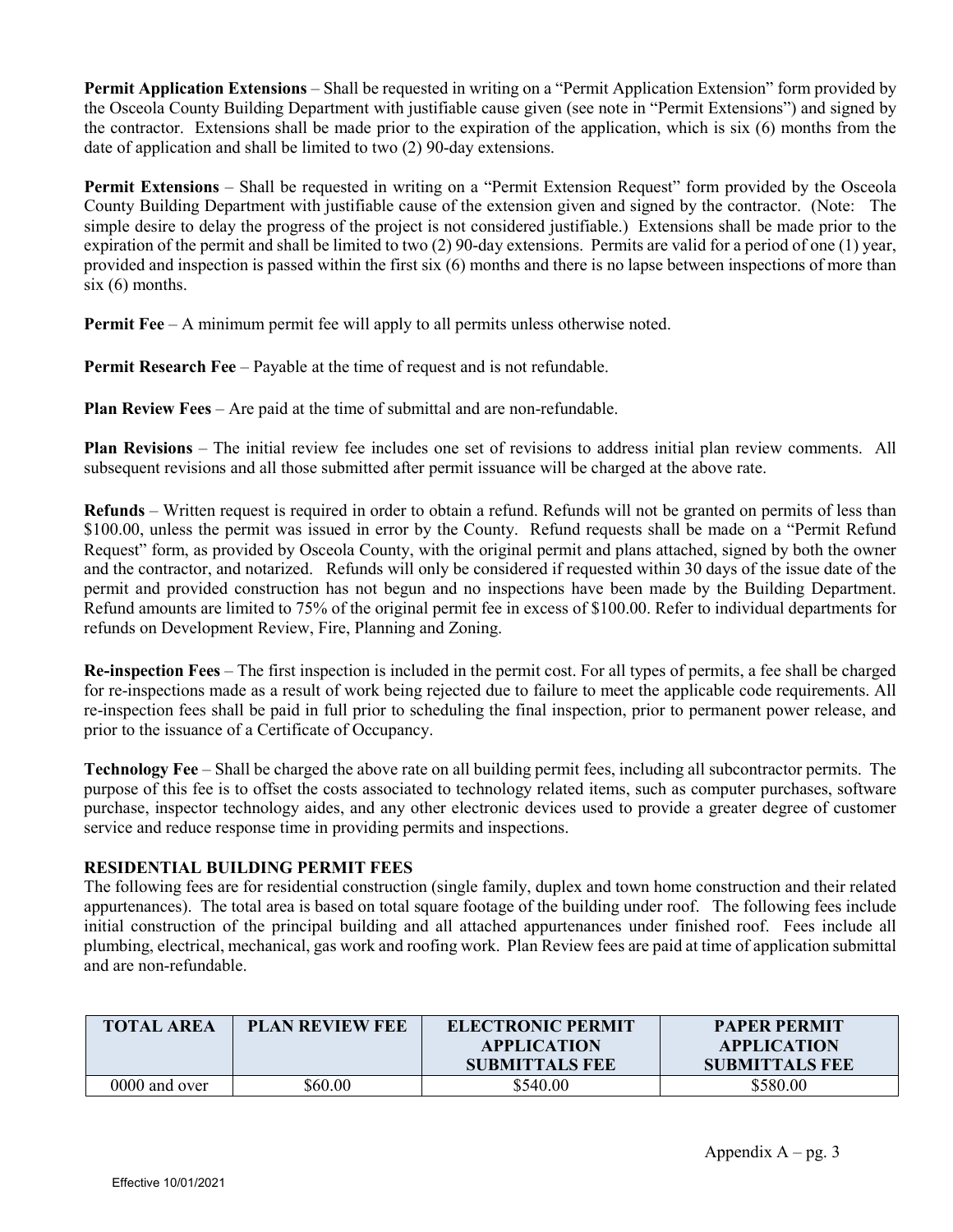The following fees include initial construction of the principal building and all attached appurtenances under finished roof. Fees include all plumbing, electrical, mechanical, gas work and roofing work. Plan Review fees are paid at time of application submittal and are non-refundable.

| <b>Description</b>                     | Fee                                               | <b>Unit of</b> | <b>Additional</b>                        |
|----------------------------------------|---------------------------------------------------|----------------|------------------------------------------|
|                                        |                                                   | <b>Measure</b> | <b>Information</b>                       |
| <b>Boat Dock</b>                       | \$60.00 Plan Review Fee +                         |                |                                          |
|                                        | \$85.00 Permit Fee                                |                |                                          |
| <b>Boat House</b>                      | \$60.00 Plan Review Fee +                         |                |                                          |
|                                        | \$170.00 Permit Fee $+$ \$20.00                   |                |                                          |
|                                        | for paper permit application<br>submittals        |                |                                          |
| Carport                                | \$60.00 Plan Review Fee +                         |                |                                          |
|                                        | \$80.00 Permit Fee                                |                |                                          |
| Demolition of Residential Building or  | \$150.00                                          |                |                                          |
| Structure                              |                                                   |                |                                          |
| Doors                                  | \$170.00                                          |                |                                          |
| Fences (Wood, Chain Link or            | \$60.00                                           |                | No plan review fee is                    |
| Vinyl/Plastic)                         |                                                   |                | required. Permit fee is                  |
|                                        |                                                   |                | inclusive of \$30.00 fee                 |
|                                        |                                                   |                | for Zoning review.                       |
| Garage - Detached                      | $$60.00$ Plan Review Fee +                        |                |                                          |
|                                        | \$190.00 Permit Fee                               |                |                                          |
| Gazebo                                 | \$60.00 Plan Review Fee +                         |                |                                          |
| Glass Room (separate electrical permit | \$190.00 Permit Fee<br>$$60.00$ Plan Review Fee + |                |                                          |
| is required)                           | \$190.00 Permit Fee                               |                |                                          |
|                                        |                                                   |                |                                          |
| Greenhouse                             | \$60.00 Plan Review Fee +                         |                |                                          |
|                                        | \$190.00 Permit Fee                               |                |                                          |
| Handicap Ramp                          | \$60.00 Plan Review Fee +                         |                |                                          |
|                                        | \$190.00 Permit Fee                               |                |                                          |
| Lawn Irrigation                        | \$160.00                                          |                | No plan review fee is                    |
|                                        |                                                   |                | required.                                |
| <b>Manufactured Homes</b>              | $$200.00 + $20.00$ for paper                      |                |                                          |
|                                        | permit application submittals                     |                |                                          |
| <b>Master File Plan Revisions</b>      | \$16.00 Per Page Submitted                        |                |                                          |
| <b>Miscellaneous Permits</b>           | <b>By Valuation Table</b>                         |                | See Commercial &                         |
|                                        |                                                   |                | Miscellaneous<br>Residential Permits and |
|                                        |                                                   |                | Permits Based on                         |
|                                        |                                                   |                | <b>Construction Value</b>                |
| Mobile Homes                           | \$60.00 Plan Review Fee +                         |                |                                          |
|                                        | \$140.00 Permit Fee                               |                |                                          |
| Model Home Sales Office                | $$60.00$ Plan Review Fee +                        |                |                                          |
|                                        | \$500.00 Permit Fee $+$ \$20.00                   |                |                                          |
|                                        | for paper permit application                      |                |                                          |
|                                        | submittals                                        |                |                                          |
| Moving a Building or Structure         | \$120.00                                          |                |                                          |
| <b>Master Filing</b>                   | \$8.00 Per Page Submitted/                        |                |                                          |
|                                        | \$80.00 Maximum                                   |                |                                          |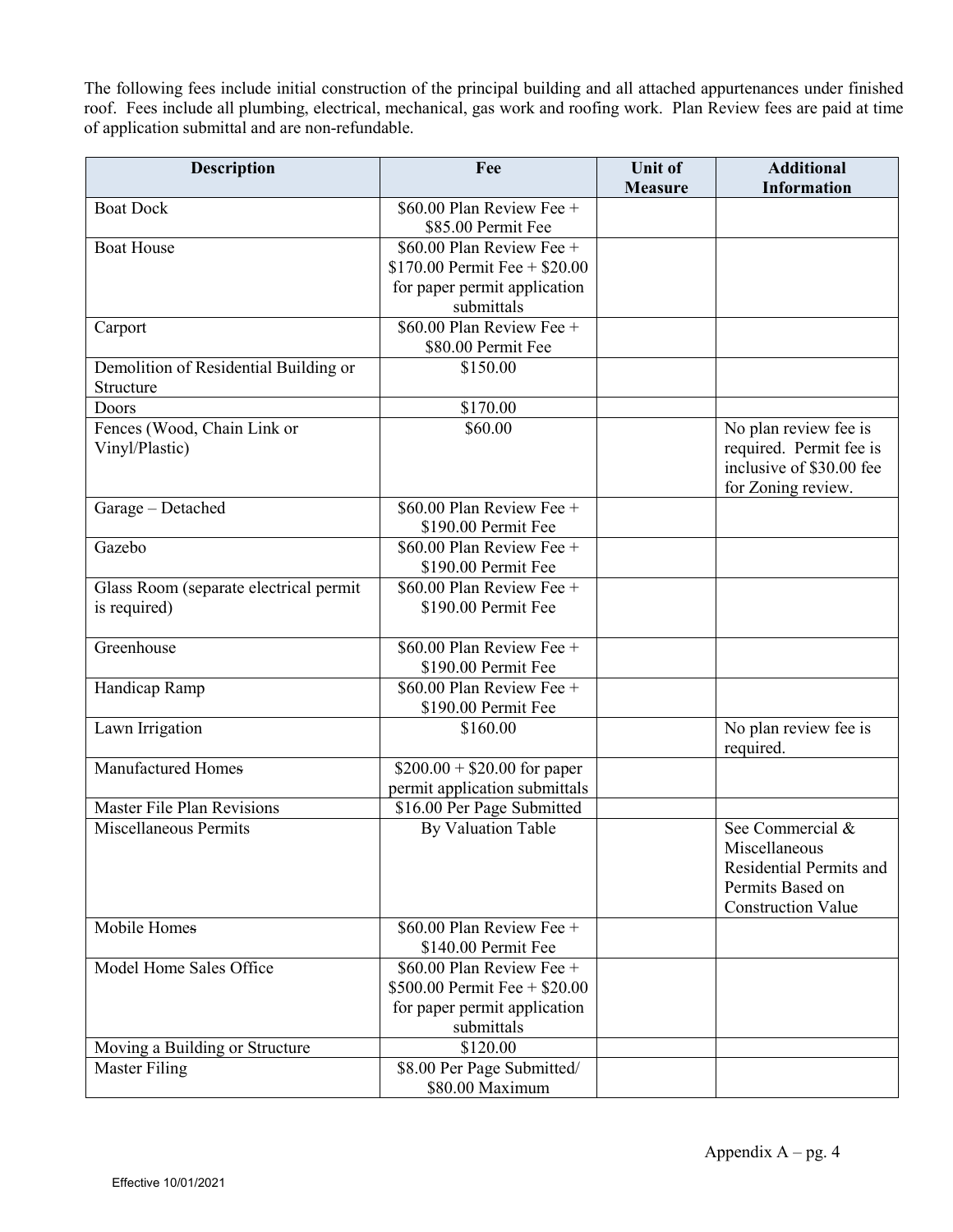| <b>Description</b>                    | Fee                         | <b>Unit of</b> | <b>Additional</b>     |
|---------------------------------------|-----------------------------|----------------|-----------------------|
|                                       |                             | <b>Measure</b> | <b>Information</b>    |
| Pump House                            | $$60.00$ Plan Review Fee +  |                |                       |
|                                       | \$160.00 Permit Fee         |                |                       |
| Re-roofing Permit                     | \$60.00 Plan Review Fee $+$ |                |                       |
|                                       | \$20.00 Permit Fee          |                |                       |
| Residential Additions - Fee for Paper | \$20.00                     |                |                       |
| Permit Application Submittals         |                             |                |                       |
| <b>RV Park Model</b>                  | $$60.00$ Plan Review Fee +  |                |                       |
|                                       | \$140.00 Permit Fee         |                |                       |
| Screen Enclosure with Screen or Metal | \$60.00 Plan Review Fee +   |                |                       |
| Roof                                  | \$100.00 Permit Fee         |                |                       |
| Shed - Prefab                         | \$40.00                     |                | No plan review fee is |
|                                       |                             |                | required.             |
| Shed up to 750 sq. feet               | \$60.00 Plan Review Fee +   |                |                       |
|                                       | \$40.00 Permit Fee          |                |                       |
| Shed - Site Built over 750 sq. feet   | $$60.00$ Plan Review Fee +  |                |                       |
|                                       | \$500.00 Permit Fee         |                |                       |
| <b>Shutters</b>                       | $$60.00$ Plan Review Fee +  |                |                       |
|                                       | \$100.00 Permit Fee         |                |                       |
| Slab w/Footer                         | \$60.00 Plan Review Fee +   |                |                       |
|                                       | \$160.00 Permit Fee         |                |                       |
| Stucco                                | \$170.00                    |                |                       |
| Swimming Pool/Spa Above Ground        | \$160.00                    |                | No plan review fee is |
|                                       |                             |                | required.             |
| Swimming Pool/Spa In-ground           | \$60.00 Plan Review Fee +   |                |                       |
|                                       | \$160.00 Permit Fee         |                |                       |
| Windows                               | \$170.00                    |                | No plan review fee is |
|                                       |                             |                | required.             |
| Wood Deck                             | \$40.00 Plan Review Fee +   |                |                       |
|                                       | \$50.00 Permit Fee          |                |                       |

**Manufactured Homes** – The above fee includes initial installation of footings, foundations, set-up, and tie down of unit and all related electrical, mechanical, gas work and plumbing included. Plan review included.

**Mobile Homes** – The above fee includes initial or replacement installation of principal building including set-up, tie down, electrical, plumbing, gas work and mechanical work.

**Residential Master Filing** – Any subsequent permits submitted under the approved master file will not be charged a plan review fee. The initial review fee includes one set of revisions to address initial plan review comments. All subsequent revisions and all those submitted after permit issuance will be charged at the above rate.

**Swimming Pools** – The above fee includes initial construction of pool or spa, and all related electrical, plumbing and concrete work.

### **COMMERCIAL AND MISCELLANEOUS RESIDENTIAL PERMITS AND PERMITS BASED ON CONSTRUCTION VALUE**

Construction valuation shall include all labor and material costs needed to construct a building or structure from unimproved property through to completion and/or issuance of a Certificate of Occupancy. Valuation shall be determined using one of the following methods: (a) Copy of the signed construction contract; (b) Detailed cost estimate; (c) Using the latest published Building Valuation Data as provided by the International Code Council, assuming good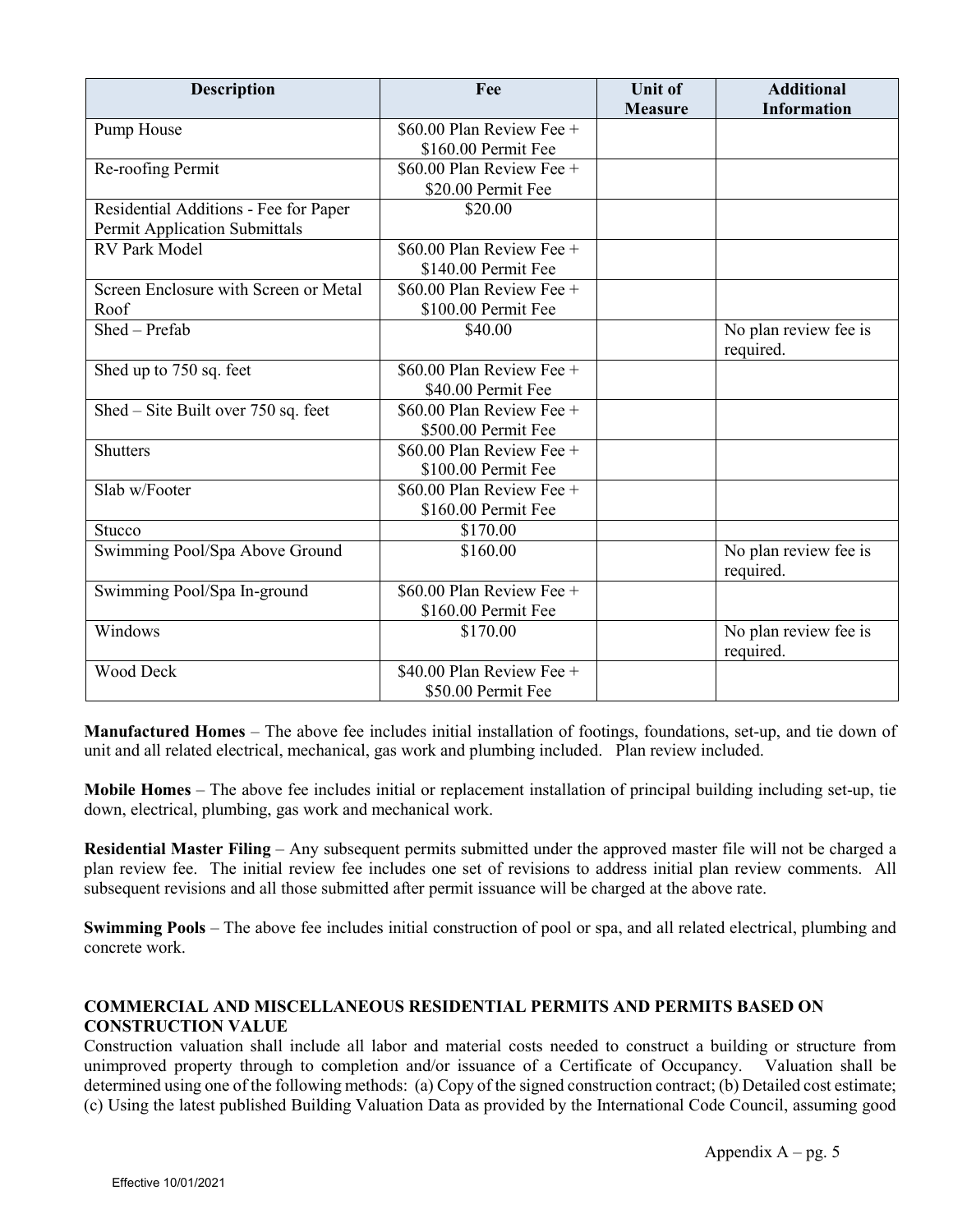or average construction and the Orlando area modifier. The following permit fees will apply to residential and commercial solar permits.

| <b>Description</b>                                        | Fee                         | <b>Unit of</b> | <b>Additional</b>     |
|-----------------------------------------------------------|-----------------------------|----------------|-----------------------|
|                                                           |                             | <b>Measure</b> | <b>Information</b>    |
| Awnings                                                   | \$60.00 Plan Review Fee +   |                |                       |
|                                                           | \$160.00 Permit Fee         |                |                       |
| Billboard                                                 | \$60.00 Plan Review Fee +   |                |                       |
|                                                           | \$160.00 Permit Fee         |                |                       |
| Boardwalk                                                 | \$60.00 Plan Review Fee +   |                |                       |
|                                                           | \$160.00 Permit Fee         |                |                       |
| Canopies                                                  | \$60.00 Plan Review Fee +   |                |                       |
|                                                           | \$160.00 Permit Fee         |                |                       |
| <b>Communication Tower</b>                                | $$60.00$ Plan Review Fee +  |                |                       |
|                                                           | \$160.00 Permit Fee         |                |                       |
| Construction Trailer (1 year includes                     | \$60.00 Plan Review Fee +   |                |                       |
| electric) - Plumbing Separate Permit                      | \$160.00 Permit Fee         |                |                       |
| Demolition of a Commercial Building                       | \$160.00                    |                | No plan review fee is |
| or Structure                                              |                             |                | required.             |
| Fences                                                    | $$60.00$ Plan Review Fee +  |                |                       |
|                                                           | \$160.00 Permit Fee         |                |                       |
| <b>Foundation Permit</b>                                  | By Valuation Table          |                |                       |
| Lawn Irrigation                                           | <b>By Valuation Table</b>   |                |                       |
| <b>Master Filing</b>                                      | 40% of permit fee based on  |                |                       |
|                                                           | the applicant valuation or  |                |                       |
|                                                           | calculated valuation        |                |                       |
|                                                           | (whichever is greater)      |                |                       |
| Master File Revisions                                     | \$16.00 Per page submitted  |                |                       |
| Pool                                                      | <b>By Valuation Table</b>   |                |                       |
| Sales Trailer                                             | \$60.00 Plan Review Fee +   |                |                       |
|                                                           | \$160.00 Permit Fee         |                |                       |
| Sign (Free Standing and/or Wall)                          | \$60.00 Plan Review Fee +   |                |                       |
|                                                           | \$160.00 Permit Fee         |                |                       |
| <b>Storage Building</b>                                   | By Valuation Table          |                |                       |
| Stucco                                                    | By Valuation Table          |                |                       |
| Subdivision Wall                                          | <b>By Valuation Table</b>   |                |                       |
| <b>Tenant Buildout</b>                                    | <b>By Valuation Table</b>   |                |                       |
| Plan Review Fees-Commercial                               | 50% of Permit Fee           |                |                       |
| Plan Review Fees-Residential                              | 25% of Permit Fee           |                |                       |
| Subsequent Permits Submitted under                        | \$160.00 Plan Check Review  |                |                       |
| Approved Master File Number                               | on commercial projects only |                |                       |
| Temporary Occupancy (30 days)                             | \$80.00                     |                |                       |
| Temporary Power-Optional Pre-power<br>$(30 \text{ days})$ | \$160.00                    |                |                       |

**Commercial Master Filing of Plans** – The initial review fee includes one set of revisions to address initial plan review comments. All subsequent revisions and all those submitted after permit issuance will be charged at the above rate.

**Commercial Permits** – Includes all permits not covered under "Residential Building Permits" above. These permits shall be charged under the fee schedule contained herein.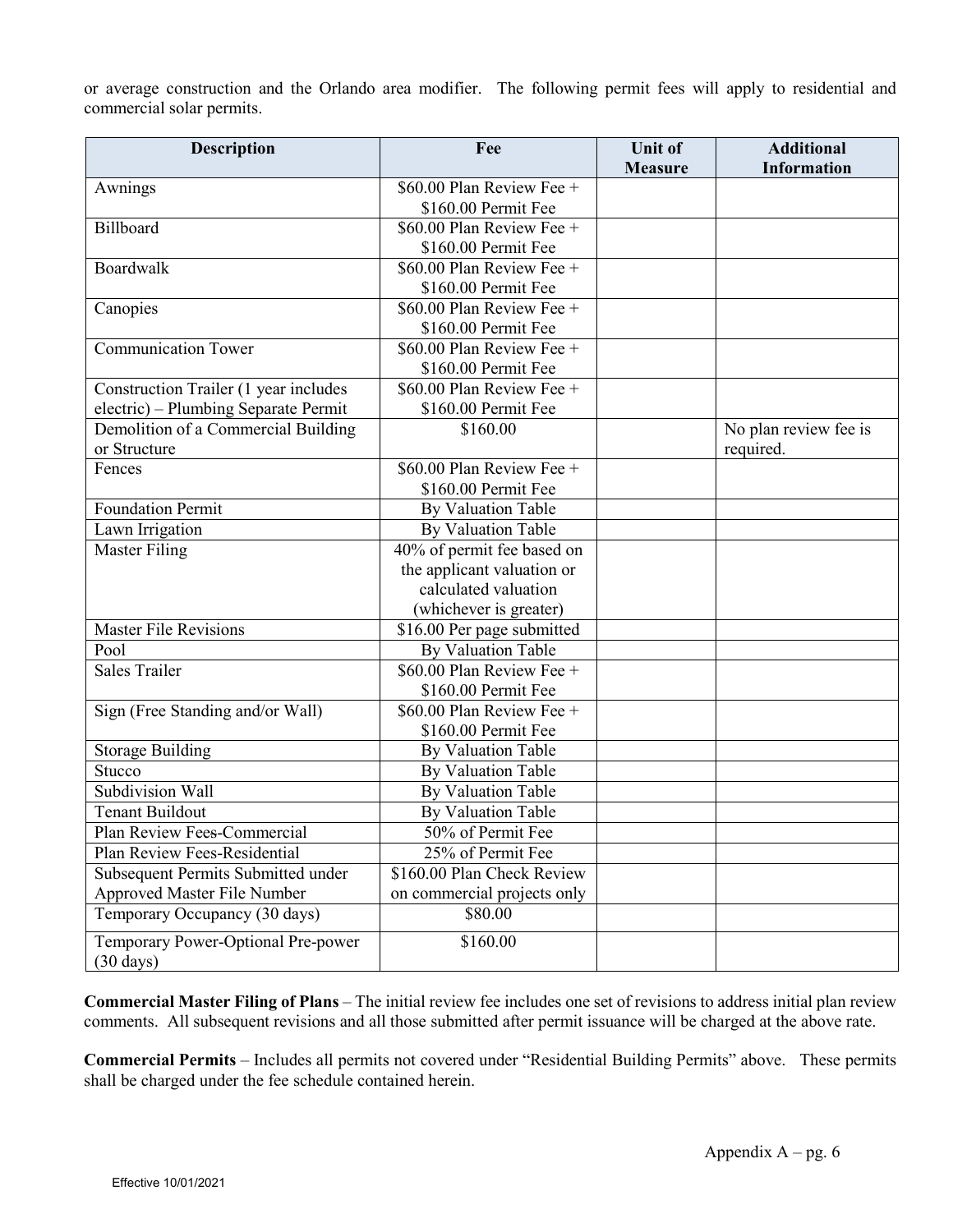**Miscellaneous Residential Permits, Additions and Renovations** – If not specifically named under "Residential Building Permits" above, shall be charged based on valuation in accordance with the fee schedule contained herein.

**Permits Based on Valuation** – Are for building permits only. All other sub-trades are permitted individually. Note: Fees contained herein do not include fees required by other Counties or State Agencies.

**Plan Review Fees** – Shall be payable at time of application and may be adjusted if total valuation is modified during the plan review process. Residential is considered Duplex, Single Family, Town House, or Associated Structures. All other than Residential Related Structures are considered Commercial.

The following fee schedule shall be used in determining building permit fees based on valuation:

### **VALUATION TABLE**

| <b>Description</b>             | Fee                          | Unit of<br><b>Measure</b> | <b>Additional Information</b> |
|--------------------------------|------------------------------|---------------------------|-------------------------------|
| Up to \$5,000.00               | \$85.00                      |                           |                               |
| \$5,000.01 up to and including | $$300.00 + $3.25$ per        |                           |                               |
| \$25,000.00                    | thousand or fraction thereof |                           |                               |
|                                | over \$5,000.01              |                           |                               |
| \$25,000.01 and over           | $$375.00 + $5.25$ per        |                           |                               |
|                                | thousand or fraction thereof |                           |                               |
|                                | over \$25,000.01             |                           |                               |

### **ELECTRICAL PERMIT FEES**

| <b>Description</b>                    | Fee      | Unit of        | <b>Additional Information</b> |
|---------------------------------------|----------|----------------|-------------------------------|
| <b>Base Fee</b>                       |          | <b>Measure</b> |                               |
|                                       | \$125.00 |                |                               |
| Each Fixture                          | \$.30    |                |                               |
| Each Outlet                           | \$.30    |                |                               |
| Electric Signs up to 30 Sockets       | \$3.00   |                |                               |
| Incandescent, Festoon Lighting        |          |                |                               |
| <b>Exterior Lighting</b>              | \$1.90   |                |                               |
| (Pole/Pedestal/Ground, etc.)          |          |                |                               |
| Floodlight over 300 W                 | \$1.50   |                |                               |
| Low Voltage Electric Permit           | \$60.00  |                |                               |
| Outlet for Window Air Conditioning    | \$1.50   |                |                               |
| Service $-$ Up to 200 AMP             | \$45.00  |                |                               |
| Service - Each additional 100 AMP up  | \$3.00   |                |                               |
| to 1200 AMP                           |          |                |                               |
| Service – Each Sub-Feed Panel or Sub- | \$4.50   |                |                               |
| Meter                                 |          |                |                               |
| Service - Temporary                   | \$22.50  |                |                               |
| Service – Additional Disconnects to   | \$4.50   |                |                               |
| <b>Existing Service</b>               |          |                |                               |
| Time Switch                           | \$1.50   |                |                               |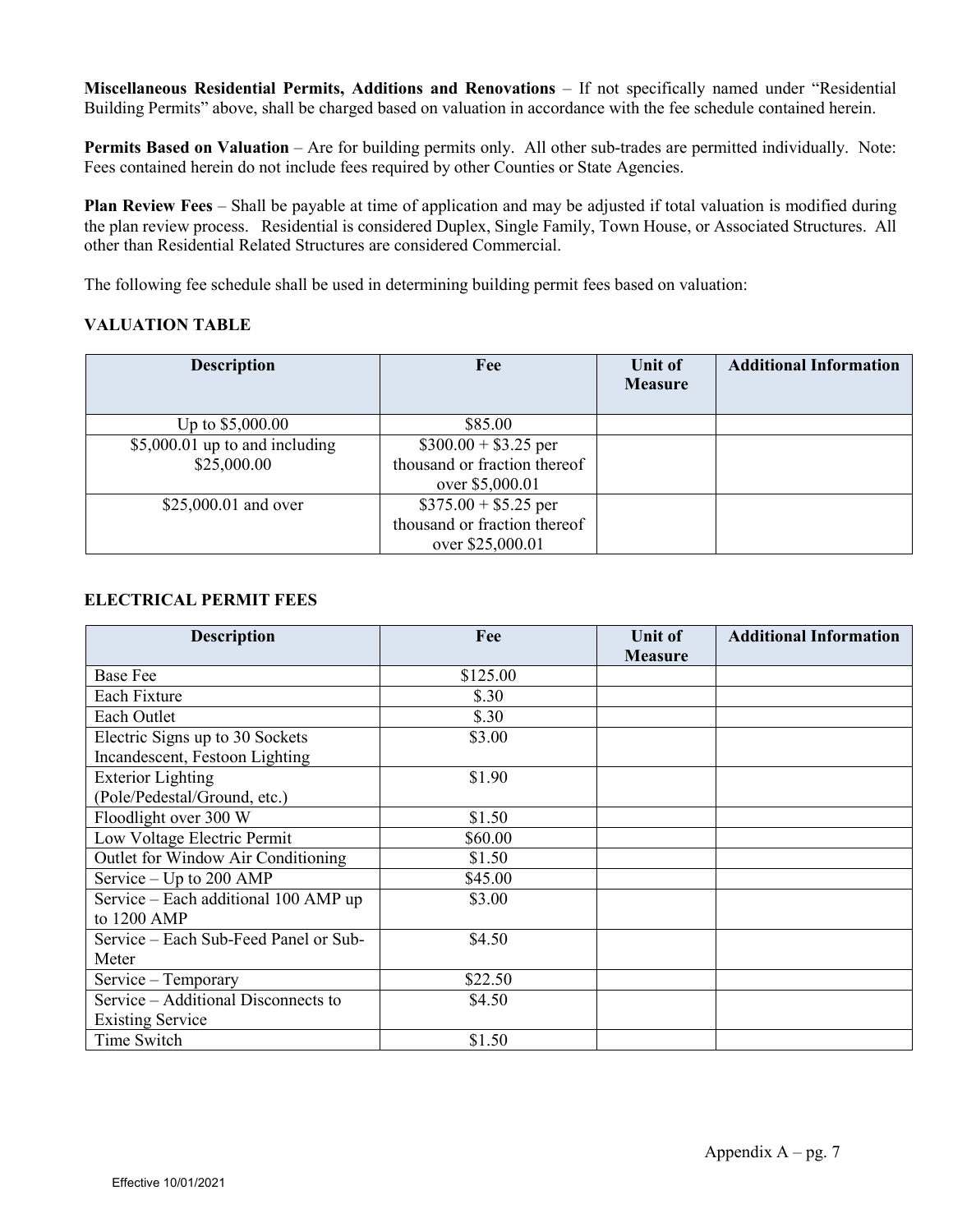### **MOTORS OR GENERATORS**

| <b>Description</b>         | Fee     | Unit of        | <b>Additional Information</b> |
|----------------------------|---------|----------------|-------------------------------|
|                            |         | <b>Measure</b> |                               |
| Not over 1 HP              | \$1.50  | Each           |                               |
| Over 1 but not over 3 HP   | \$2.25  | Each           |                               |
| Over 3 but not over 5 HP   | \$3.75  | Each           |                               |
| Over 5 but not over 10 HP  | \$6.00  | Each           |                               |
| Over 10 but not over 75 HP | \$15.00 | Each           |                               |
| Over 75 HP                 | \$25.00 | Each           |                               |

## **ELECTRIC WELDER**

| <b>Description</b>            | Fee    | <b>Unit of</b><br><b>Measure</b> | <b>Additional Information</b> |
|-------------------------------|--------|----------------------------------|-------------------------------|
| Transformer type up to 50 AMP | \$3.00 |                                  |                               |
| Transformer type over 50 AMP  | \$4.00 |                                  |                               |

### **HEATING AND APPLIANCES**

| <b>Description</b>                            | Fee     | Unit of        | <b>Additional Information</b> |
|-----------------------------------------------|---------|----------------|-------------------------------|
|                                               |         | <b>Measure</b> |                               |
| Up to 1 KW                                    | \$1.50  | Each           |                               |
| Over 1 KW and up to 5 KW                      | \$7.50  | Each           |                               |
| Over 5 KW and up to 10 KW                     | \$15.00 | Each           |                               |
| Over 10 KW and up to 15 KW                    | \$22.50 | Each           |                               |
| Over 15 KW and up to 25 KW                    | \$30.00 | Each           |                               |
| Over 25 KW                                    | \$37.50 | Each           |                               |
| Compactor                                     | \$3.00  | Each           |                               |
| Cooktop                                       | \$3.00  | Each           |                               |
| Dental Unit                                   | \$7.50  | Each           |                               |
| Dishwasher                                    | \$1.50  | Each           |                               |
| Disposal                                      | \$1.50  | Each           |                               |
| Dryer                                         | \$1.50  | Each           |                               |
| Electric Elevator                             | \$15.00 | Each           |                               |
| <b>Electric Range</b>                         | \$4.50  | Each           |                               |
| <b>Exhaust or Attic Fan Electric Elevator</b> | \$1.00  | Each           |                               |
| Microwave Oven                                | \$3.00  | Each           |                               |
| Oven                                          | \$3.00  | Each           |                               |
| <b>Water Heaters</b>                          | \$1.50  | Each           |                               |
| X-Ray                                         | \$7.50  | Each           |                               |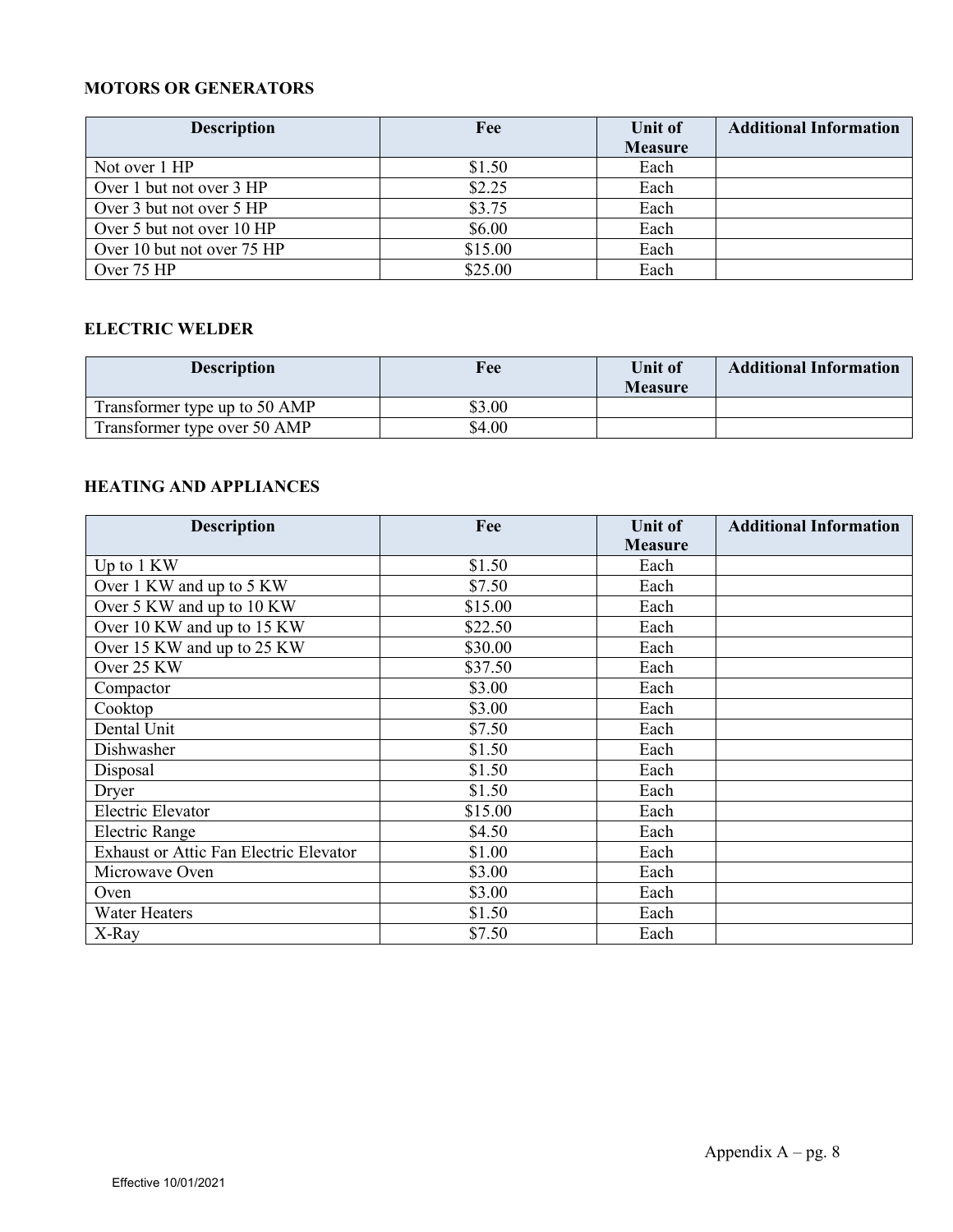## **NEON TRANSFORMER OR TUBING**

| <b>Description</b>                     | Fee         | Unit of        | <b>Additional Information</b> |
|----------------------------------------|-------------|----------------|-------------------------------|
|                                        |             | <b>Measure</b> |                               |
| Display Cases                          | \$4.50 Each | Each           |                               |
| Power Transformer used in Buildings    | \$2.00 Each | Each           |                               |
| Changing from Higher Voltage to        |             |                |                               |
| $120/208$ or Step Up Transformer – For |             |                |                               |
| each KVA up to 10 KVA                  |             |                |                               |
| Power Transformer used in Buildings    | \$3.00 Each | Each           |                               |
| Changing from Higher Voltage to        |             |                |                               |
| $120/208$ or Step Up Transformer – For |             |                |                               |
| each KVA over 10 KVA                   |             |                |                               |
| Transformer – First                    | \$3.75 Each | Each           |                               |
| Transformer - Each Additional          | \$1.50 Each | Each           |                               |

#### **PLUMBING PERMIT FEES**

In addition to the base fee, there shall be a fee for each fixture as follows:

| <b>Description</b>          | Fee      | <b>Unit of</b> | <b>Additional Information</b> |
|-----------------------------|----------|----------------|-------------------------------|
|                             |          | <b>Measure</b> |                               |
| <b>Base Fee</b>             | \$125.00 |                |                               |
| <b>Backflow Preventer</b>   | \$5.00   | Each           |                               |
| Clothes Washer              | \$5.00   | Each           |                               |
| Dishwasher                  | \$5.00   | Each           |                               |
| Disposal - Commercial       | \$10.00  | Each           |                               |
| Disposal – Residential      | \$5.00   | Each           |                               |
| Drinking Fountain           | \$5.00   | Each           |                               |
| Floor Sink                  | \$5.00   | Each           |                               |
| Hose Bibs $(1-5)$           | \$3.00   | Each           |                               |
| Hose Bibs (over 5)          | \$2.00   | Each           |                               |
| Ice Maker - Commercial      | \$5.00   | Each           |                               |
| Kitchen Sink                | \$5.00   | Each           |                               |
| Laundry Tray                | \$5.00   | Each           |                               |
| Roof Drain                  | \$5.00   | Each           |                               |
| Septic Tank Connection      | \$10.00  | Each           |                               |
| Sewer Tap                   | \$10.00  | Each           |                               |
| Slop Sink                   | \$5.00   | Each           |                               |
| Urinal                      | \$5.00   | Each           |                               |
| Water Heater                | \$5.00   | Each           |                               |
| Water Heater Replacement    | \$25.00  |                |                               |
| Water Service               | \$10.00  | Each           |                               |
| Water Softener - Commercial | \$5.00   | Each           |                               |